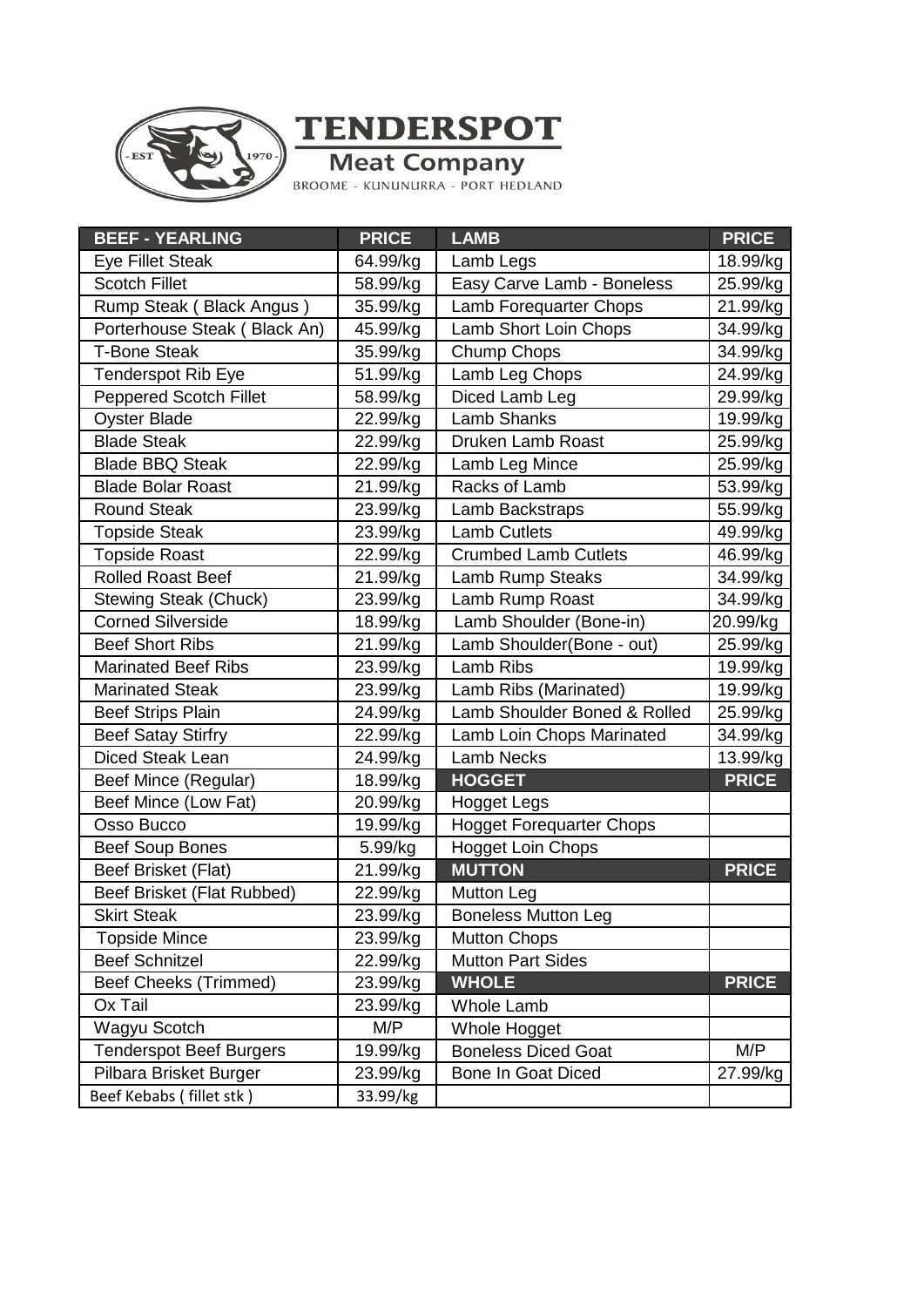

**TENDERSPOT** 

**Meat Company**<br>BROOME - KUNUNURRA - PORT HEDLAND

| <b>FREE RANGE CHICKEN</b>         | <b>PRICE</b> | <b>PORK</b>                   | <b>PRICE</b> |
|-----------------------------------|--------------|-------------------------------|--------------|
| <b>Whole Chickens F/R</b>         | 9.50/kg      | Pork Legs (Bone In)           | 14.99/kg     |
| Chubby chicken Pieces             | 8.99/kg      | Pork Leg Boned and Rolled     | 17.99/kg     |
| Chicken Wings / Drumsticks        | 8.99/kg      | Pork Shoulder Boned & Rolled  | 17.99/kg     |
| <b>Chicken Pin Wheels</b>         | 7.90/ea      | Pork Loin Chops               | 24.99/kg     |
| Chicken Breast F/R                | 20.99/kg     | <b>Pork Loin Steaks</b>       | 24.99/kg     |
| Chicken Maryland Fillet F/R       | 20.99/kg     | <b>Pork Fillet</b>            | 28.99/kg     |
| Mango Chilli Chicken Chops        | 18.99/kg     | <b>Pork Cutlets/Pork Rack</b> | 25.99/kg     |
| <b>Chicken Stirfry</b>            | 20.99/kg     | Pork Collar Butt/Scotch       | 19.99/kg     |
| <b>Chicken Mince</b>              | 20.99/kg     | <b>Diced Pork</b>             | 19.99/kg     |
| <b>Diced Chicken</b>              | 20.99/kg     | <b>Pork Mince</b>             | 18.99/kg     |
| <b>Chicken Schnitzel</b>          | 21.99/kg     | <b>Pickled Pork</b>           | 16.99/kg     |
| Plum Brandy Lollie Pops           | $2.50$ /ea   | Pork Belly                    | 25.99/kg     |
| Chicken Maryland                  | 9.99/kg      | <b>Pork Shoulder Roast</b>    | 15.99/kg     |
| Chicken Mignons                   | 8.90/ea      | Pork Spare Ribs Marinated     | 25.99/kg     |
| Chicken Nibbles (Marinated)       | 10.99/kg     | <b>American Pork Ribs</b>     | 25.99/kg     |
| <b>Chicken Frames/Bones</b>       | 3.90/kg      | <b>BBQ Pork Riblets</b>       | 20.99/kg     |
| <b>CHICKEN FREE RANGE</b>         | <b>PRICE</b> | <b>Pork Shoulder Hocks</b>    | 9.99/kg      |
| <b>Chicken Kebabs</b>             | 24.99/kg     | Pork Back Bone                | 8.99/kg      |
| <b>Chicken Hny Mustard Breast</b> | 21.99/kg     | Pork Back Fat                 | 12.99/kg     |
| Chicken Satay's                   | 2.50/ea      | <b>Pork Forequarter Chops</b> | 16.99/kg     |
| Chicken Steak Southern Style      | 21.99/kg     | <b>Pork Brisket Bones</b>     | 8.99/kg      |
| Chicken Cordon Bleu / Kiev        | 8.90/ea      | <b>Pork Trotters</b>          | 9.99/kg      |
| <b>Chicken Wellintons</b>         | 9.90/ea      | <b>Pork Cheeks</b>            | 12.99/kg     |
| <b>Chicken Swags/Supremes</b>     | 8.90/ea      | <b>Smoked Ham Hocks</b>       | 10.99/kg     |
| <b>OFFAL</b>                      | <b>PRICE</b> | Pork Crackle/Rind             | 10.99/kg     |
| <b>Beef Liver</b>                 | 7.99/kg      | Pork Loin Schnitzel           | 24.99/kg     |
| <b>Beef Kidney</b>                | 7.99/kg      | Pork Loin Boned and Rolled    | 25.99/kg     |
| <b>Beef Heart</b>                 | 7.99/kg      | Pigs Head                     | 25.00/ea     |
| Beef Tongue(corned/fresh)         | 16.99/kg     | <b>KANGAROO</b>               | <b>PRICE</b> |
| <b>Lambs Heart</b>                | 7.99/kg      | Kangaroo Fillet/Striploin     | 24.99/kg     |
| Lambs Fry                         | 7.99/kg      | Kangaroo Tail (Skin On)       | 11.99/kg     |
| Lamb Brains                       | 14.99/pk     | Kangaroo Tail (Skin Off)      | 11.99/kg     |
| Lambs Kidneys                     | 16.99/kg     | Kangaroo Mince                | 19.99/kg     |
|                                   |              | Kangaroo Sausages             | 19.99/kg     |
| <b>Tripe</b>                      | 16.99/kg     | Kangaroo Topside/Rump         | 19.99/kg     |
| Pork Intestines                   | 13.99/kg     | Smoked Kangaroo               | 36.00/kg     |
| Pork Blood                        | 8.99/kg      | Diced Kangaroo                | 19.99/kg     |
| Pork Liver                        | 7.99/kg      | <b>JERKY</b>                  | <b>PRICE</b> |
| Pork Heart                        | 7.99/kg      |                               |              |
| Pig Ears                          | 15.99/kg     |                               |              |
| <b>Chicken Feet</b>               | 7.99/kg      |                               |              |
| <b>Chicken Liver</b>              | 12.99/kg     |                               |              |
| Duck Liver                        | 13.99/kg     |                               |              |